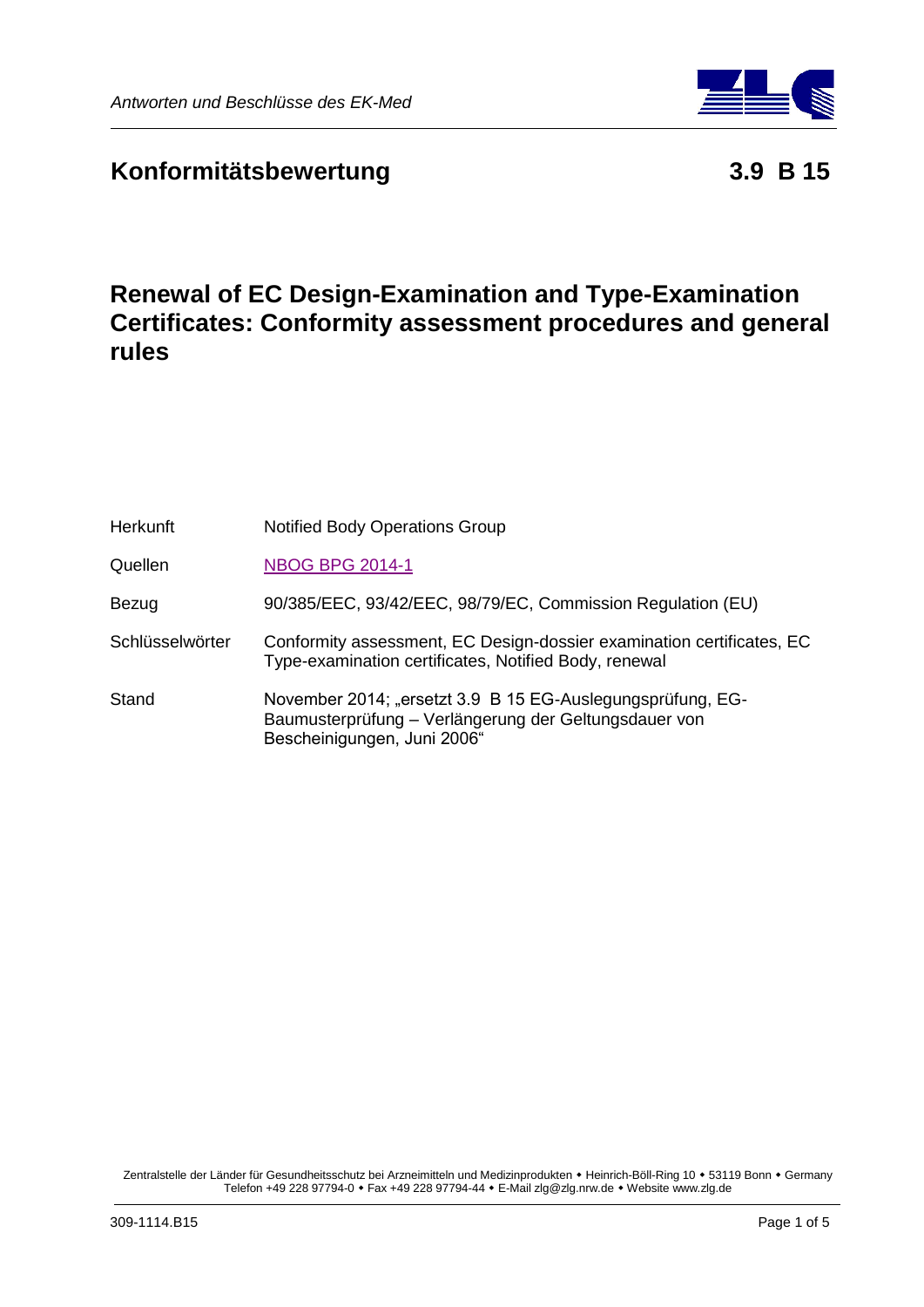

applicable for  $\boxtimes$  AIMDD,  $\boxtimes$  MDD, and  $\boxtimes$  IVDD **2014-1** 

# **Renewal of EC Design-Examination and Type-Examination Certificates: Conformity assessment procedures and general rules**

#### **1 Legal bases**

In the three directives on medical devices, there are different formulations on the renewal of EC design-examination and type-examination certificates. These formulations read as follows:

90/385/EEC (**AIMD**) Article 9 (8) "Decisions taken by the Notified bodies in accordance with Annexes 2, 3 and 5 shall be valid for a maximum of five years and may be extended on application, made at a time agreed in the contract signed by both Parties, for further periods of a maximum length of five years."

See also Annexes 2 (4) and 3.

93/42/EEC (**MDD**) Article 11 (11) "Decisions taken by the Notified bodies in accordance with Annexes II, III, V and VI shall be valid for a maximum of five years and may be extended on application, made at a time agreed in the contract signed by both parties, for further periods of a maximum length of five years."

See also Annexes II (4) and III.

98/79/EC (**IVDD**) Article 9 (10) "Decisions taken by the Notified bodies in accordance with Annexes III, IV, and V shall be valid for a maximum of five years and may be extended on application, made at a time agreed in the contract signed by both parties, for further periods of up to five years."

See also Annexes III (6), IV (4) and V.

#### **2 Purpose**

The common idea of these formulations is that the devices have to be re-assessed in accordance with the applicable conformity assessment procedures. The Directives do not specify which elements of the procedures can be omitted to avoid useless duplication and which elements of the procedures must be repeated. This document lists the elements which have to be repeated, so as to avoid the following extremes:

- automatic renewal
- repeating a complete product assessment

## **3 Scope**

The renewal of

- a) EC Design-Examination Certificates (Annex 2 (4) AIMD / Annex II (4) MDD, Annex III (6) and IV (4) IVDD) / and
- b) EC Type-Examination Certificates (Annex 3 AIMD / Annex III MDD, Annex V IVDD)

The guidance covers the cases in which:

The design-examination performed in accordance with Annex 2 (4) AIMD, II (4) MDD or IV (4) IVDD is an integral part of the Notified Body conformity assessment in the course of certifications according to the full quality assurance system module, where the same Notified Body shall assess compliance with all requirements of the relevant Annex;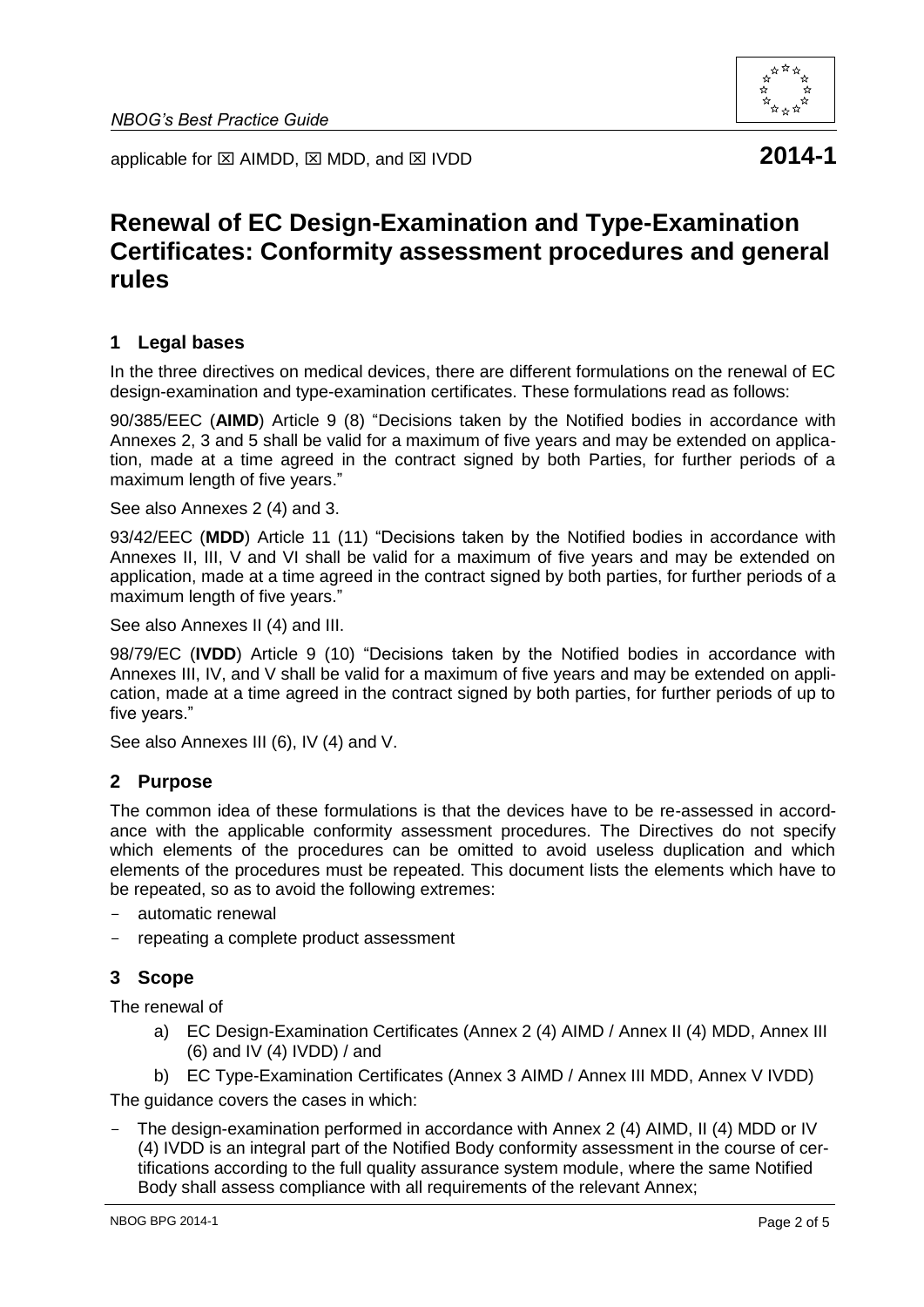- Design-examinations take place without an approval of the quality system at all (Annex III (6) of the IVDD)
- Type-examinations are undertaken (e.g. according to Annex III of the MDD) by a Notified Body that may or may not be the Notified Body involved for the production phase (e.g. according to Annex V or VI of the MDD).

# **4 General**

According to the Directives EC Design-Examination and Type-Examination Certificates shall be valid for a maximum of five years and may be extended on application, made at a time agreed in the contract between manufacturer and Notified Body for further periods of up to five years maximum.

The renewal of EC Design-Examination and Type-Examination Certificates shall be based on the updated documentation and is to be done according to the current state of the art. E.g. Notified bodies shall take into account relevant MEDDEV Guidelines for all aspects of the assessment, since these documents reflect the common opinion of the regulators on the subject.

Notified bodies shall have a documented procedure that specifies the activities for the renewal of certificates with due consideration to the change in the state of the art.

## **5 Renewal procedure**

#### **5.1 Activities by the manufacturer**

In due time prior to the expiry date of the existing certificate the manufacturer shall make a formal application for the renewal of the certificate to their chosen Notified Body (see e.g. MDD Art. 11 (11)).

The application should be accompanied by a report containing data about changes of the product related to the conformity assessment criteria after the previous certification.

The application shall be signed by the manufacturer. Except in the case of Article 11 (8) of the MDD, the application can also be signed by the authorised representative on behalf of the manufacturer if the manufacturer has mandated the authorised representative.

The manufacturer's application to the Notified Body shall contain:

- (a) the manufacturer's full name and address and, if applicable, the name and the address of the Authorised Representative;
- (b) copies of the existing certificate(s);
- (c) all relevant identification of all the device(s) and accessories(s) for which a certificate renewal is required (with clarification if the list is different to the earlier certification);
- (d) updated list of harmonised standards applied;
- (e) the manufacturing site(s) location(s) and a statement on any relevant EC Quality System Certificate(s);
- (f) the identity of any other Notified Body(ies) involved in the conformity assessment for the device(s) involved, together with copies of any supplementary certificate(s) according to other (non medical device) Directives;
- (g) a report of all the changes to the approved design or type made since the previous submission to the Notified Body;
- (h) reference document of the key data submitted for the renewal process, including any cross references to any previously submitted data held by the Notified Body;
- (i) a report demonstrating the compliance with the requirements of the Directives for the devices involved, taking into consideration the current state of the art including: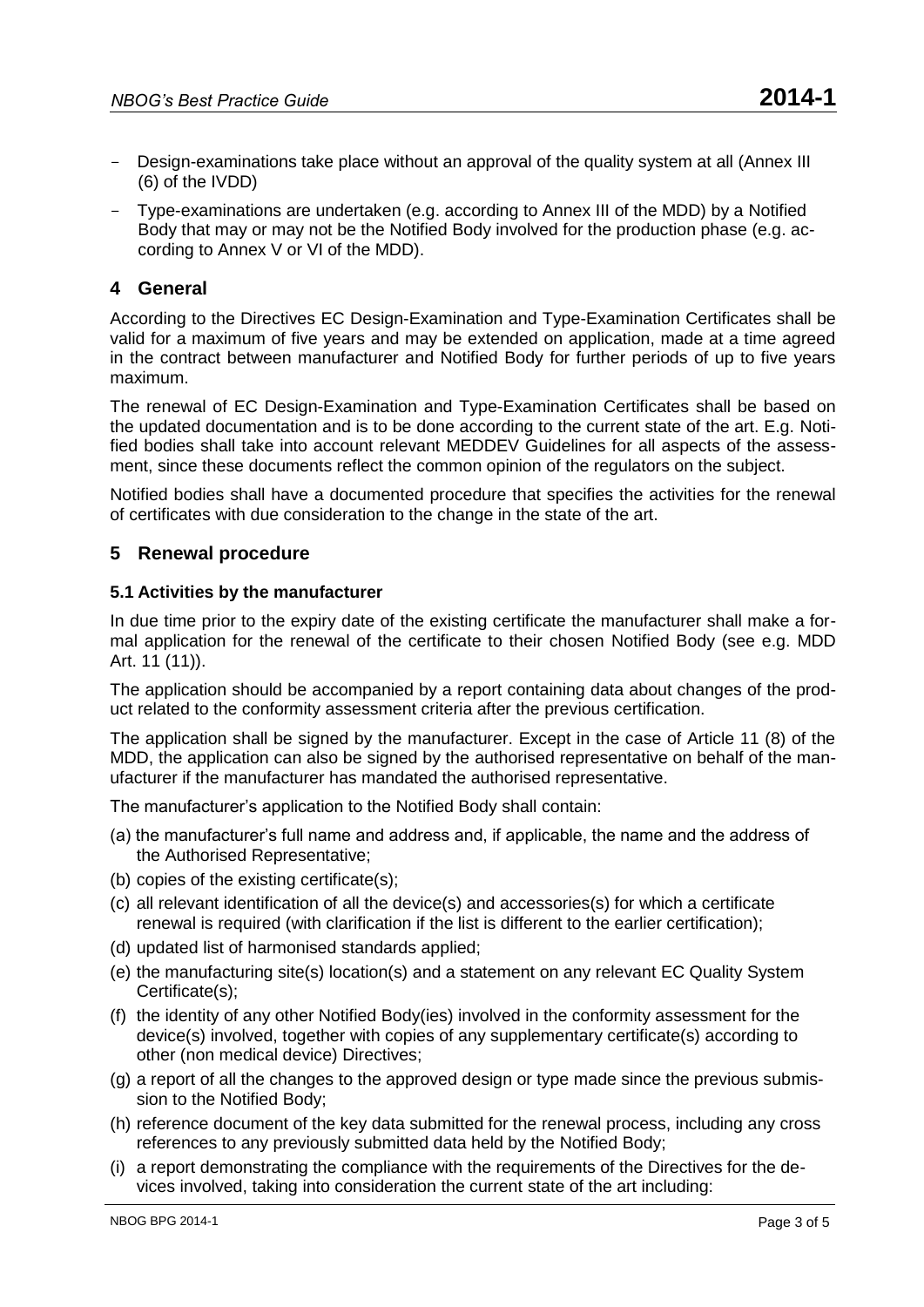- experience gained from the devices in the post-production phase including comparable products in the market (manufacturer's post-market surveillance)
- change of suppliers, subcontractors
- modifications of production or test methods
- new experience regarding materials, components etc. used, including biocompatibility
- results of the risk-management process (updated risk analysis)
- risk assessment in relation to new medical treatments and medical technology (risk benefit ratio for the patient)
- experience from changes of the updating of the essential requirements
- results of new clinical investigations and/or the post marketing clinical follow up including results of comparable products in the market (updated clinical evaluation)
- modifications according to regulatory changes
- (j) if the device contains a medicinal product, or it is a device utilising materials of animal origin or a device assisted by human blood derivatives the manufacturer shall provide an updated statement on the rationale and justification for the use of the medicinal product, the material of animal origin or the human blood derivatives for each of their product types.

# **5.2 Activities by the Notified Body**

The Notified Body shall assess the on-going compliance of the device(s) concerned, with the relevant Directive(s) in accordance with the conformity assessment procedure selected and taking into consideration the current state of the art for the specific medical devices.

The Notified Body shall thoroughly scrutinize the manufacturer's documentation especially for

- consideration if the adopted solutions still comply with the essential requirements in Annex I
- experience gained in post-production phase, e.g. justification for the acceptance of undesirable side effects weighed against the performance of other solutions
- results of testing
- latest relevant update of risk analysis
- latest relevant evaluation of clinical data
- latest regulatory developments
- etc.

If applicable, these procedures shall include the requirements for devices containing medicinal products, devices utilising materials of animal origin or devices assisted by human blood derivatives (i.e. Directive 2001/83/EC, Commission Regulation (EU) No 722/2012).

In this case the Notified Body shall for the renewal process review an updated statement on the rationale and justification for the use of the medicinal product, the material of animal origin or the human blood derivatives for each of their product types.

The NB shall evaluate the manufacturers extended risk analysis, including records relating to the control and/or audit on sources of raw materials, finished products, subcontractors and third party suppliers, etc.

In case of devices containing medicinal products, devices utilising materials of animal origin or devices assisted by human blood derivatives (covered by Directive 2001/83/EC or by Commission Regulation (EU) No 722/2012) the Notified Body has to consult the Competent Authority previously involved (or, if previously involved or exclusively responsible: of the EMA<sup>1</sup>) in order to verify if new aspects will result in deviating opinions.

<sup>&</sup>lt;sup>1</sup> European Medicines Agency; [www.ema.europa.eu](http://www.ema.europa.eu/)